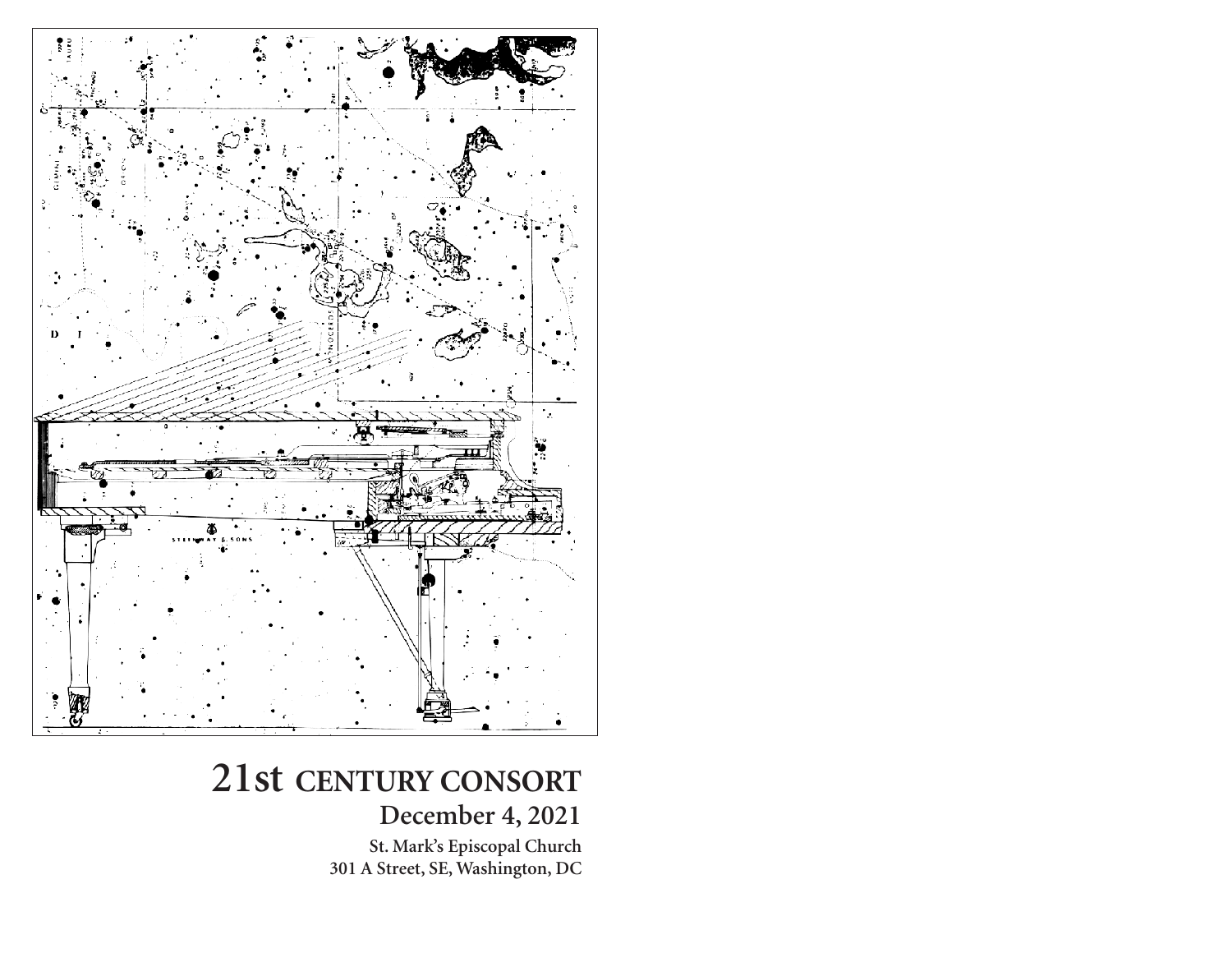# **21st Century Consort**

Christopher Kendall, Artistic Director Boyd Sarratt, Manager

Paul Cigan, clarinet Lisa Emenheiser, piano Daniel Foster, viola James Nickel, horn Alexandra Osborne, violin Rachel Young, cello

Mark Huffman, recording engineer

**Saturday, December 4, 2021 Pre-Concert Discussion 4:00 p.m. Concert 5:00 p.m. St. Mark's Episcopal Church 301 A Street SE, Washington, DC** 

❖ ❖ ❖

The 21st Century Consort's 2021–2022 activities are sponsored by the Nicolae Bretan Music Foundation, The Amphion Foundation, and the Board and Friends of the 21st Century Consort.

#### **www.21stcenturyconsort.org**

**Pre-Concert Discussion** Christopher Kendall with David Froom, Alexandra Gardner and Eric Moe

#### **Program**

**"Color Wheel"**

*Grand Prismatic* Eric Moe Mr. Cigan, Ms. Emenheiser

*Blackberries* Elena Ruehr Mr. Cigan, Ms. Emenheiser, Ms. Osborne

*Spectra* (Zaffre, Carmine) Luke Carlson Mr. Cigan, Ms. Emenheiser, Mr. Foster, Mr. Nickel

*PAUSE*

*amid fleeting pockets of billowing radiance* Jeffrey Mumford Ms. Young

**Shades of Red** David Froom

Mr. Foster

*Electric Blue Pantsuit* Alexandra Gardner Ms. Osborne, electronics

*PAUSE*

Piano Trio (Pale Yellow, Fiery Red) Jennifer Higdon Ms. Emenheiser, Ms. Osborne, Ms. Young

2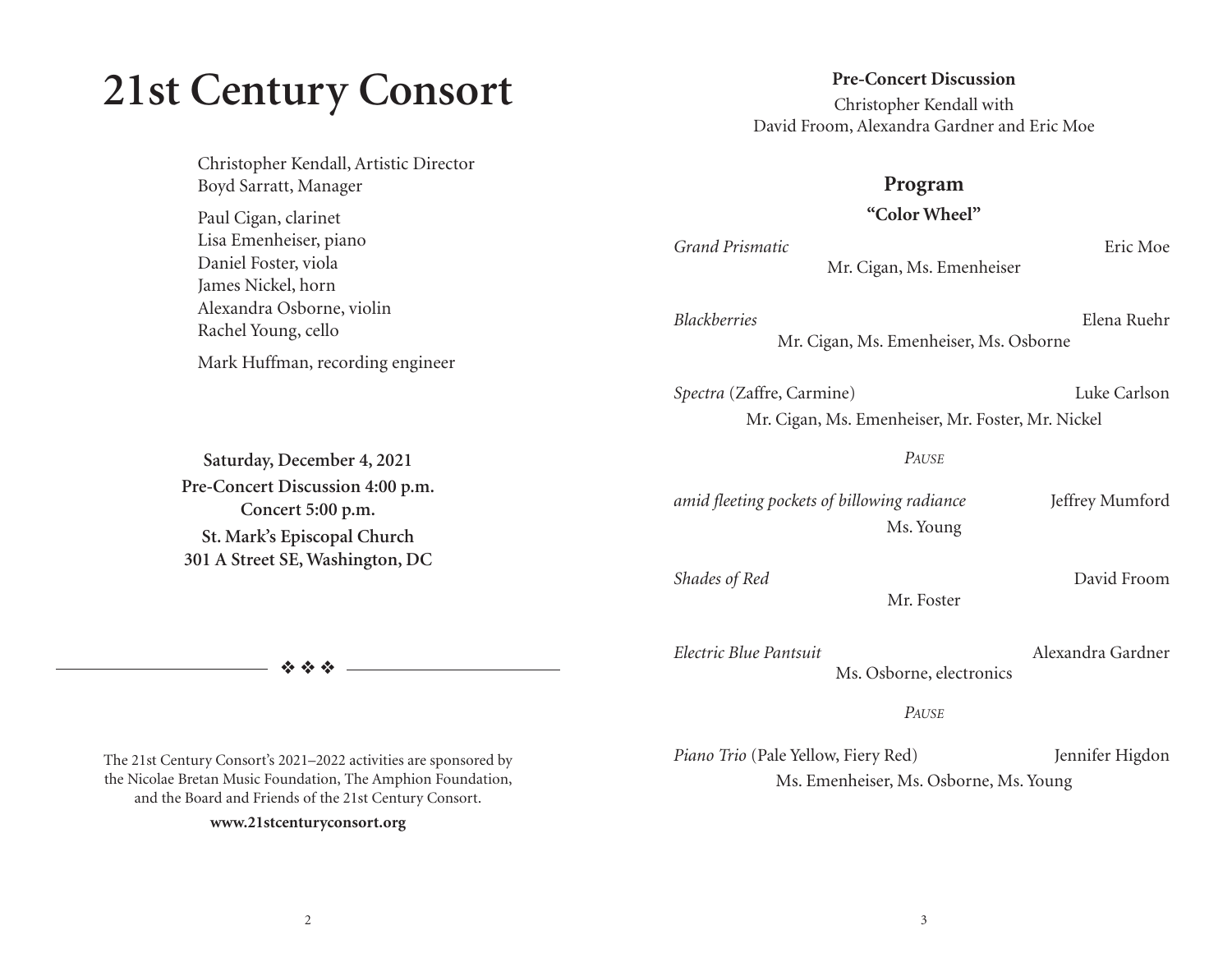# **Program Notes**

#### *Grand Prismatic* **Eric Moe**

Eric Moe's music has been variously described as "maximal minimalism," "Rachmaninoff in hell," and "music of winning exuberance." Although the surfaces and genres are varied, his works share a concern for rhythmic propulsion and a disregard for stylistic orthodoxies. Sometimes tonal, sometimes not, harmony (generally crunchy) and melody (often angular) play privileged roles in his work. Active as a pianist and keyboard player, Moe writes music he enjoys playing, and otherwise plays music he wishes he'd written. Mr. Moe is represented by Howard Stokar Management.

Moe (b. 1954) has received numerous grants and awards for his work, including the Lakond Award from the American Academy of Arts and Letters and a Guggenheim Fellowship; commissions from the Pittsburgh Symphony Orchestra, the Fromm Foundation, the Koussevitzky Foundation, the Barlow Endowment, Meet-the-Composer USA, and New Music USA; fellowships from the Wellesley Composer's Conference and the Pennsylvania Council on the Arts; and residencies at the MacDowell Colony, Yaddo, Bellagio, the Virginia Center for the Creative Arts, the UCross Foundation, the Camargo Foundation, the Aaron Copland House, the Millay Colony, the Ragdale Foundation, the Montana Artists Refuge, the Carson McCullers Center for Writers and Musicians, the Hambidge Center, and the American Dance Festival, among others. Recordings of his works can be heard on Koch International Classics, Naxos American Classics, New World Records, Albany and Centaur.

As a pianist and keyboardist, Moe has premiered and performed works by a wide variety of composers. His playing can be heard on the Koch, CRI, Mode, Albany, New World Records, and Innova labels in the music of John Cage, Roger Zahab, Marc-Antonio Consoli, Mathew Rosenblum, Jay Reise, Ezra Sims, David Keberle, Felix Draeseke, and many others in addition to his own. His solo recording *The Waltz Project Revisited – New Waltzes for Piano*, a CD of waltzes for piano by two generations of American composers, was released in 2004 on Albany. *Gramophone* magazine said of the CD, "Moe's command of the varied styles is nothing short of remarkable."

A founding member of the San Francisco-based EARPLAY ensemble, he currently co-directs the Music on the Edge new music concert series in Pittsburgh. Moe studied composition at Princeton University (A.B.) and at the University of California at Berkeley (M.A., Ph.D.). He is currently the Andrew W. Mellon Professor of Composition and Theory at the University of Pittsburgh and has held visiting professorships at Princeton University and the University of Pennsylvania.

#### The composer writes:

*Grand Prismatic* is named after Yellowstone Park's Grand Prismatic Spring, one of the most striking of the wonders of nature in the park. The prismatic brightness of the colors of the spring are the result of thermophiles, microorganisms that only thrive in extreme environments (in this case, boiling water). The listener is invited to meditate on the similarities between thermophiles and other creators of breath-taking beauty who toil away in apparently hostile environments. The work was written for Jean Kopperud. I am grateful also to the Montana Artists Refuge, where the work was composed in the summer of 2007.

Elena Ruehr says of her music "the idea is that the surface be simple, the structure complex." An award-winning faculty member at MIT, she is also a Guggenheim Fellow and has been a fellow at Harvard's Radcliffe Institute and composer-in-residence with the Boston Modern Orchestra Project, which performed and recorded her major orchestral works (O'Keeffe Images, BMOP Sound) as well as the opera *Toussaint Before the Spirits* (Arsis Records). Three of her six string quartets were commissioned by the Cypress String Quartet, who have recorded *How She Danced: String Quartets of Elena Ruehr*. Her quartets have also been performed by the Biava, Borromeo, Lark, ROCO and Shanghai string quartets. Her other recordings include *Averno* (Avie with the Trinity Choir, Julian Wachner, conducting), *Jane Wang considers the Dragonfly* (Albany), *Lift* (Avie), and *Shimmer* (Metamorphosen Chamber Ensemble on Albany).

Dr. Ruehr was a student of William Bolcom at the University of Michigan, and Vincent Persichetti and Bernard Rands at The Juilliard

### *Blackberries* **Elena Ruehr**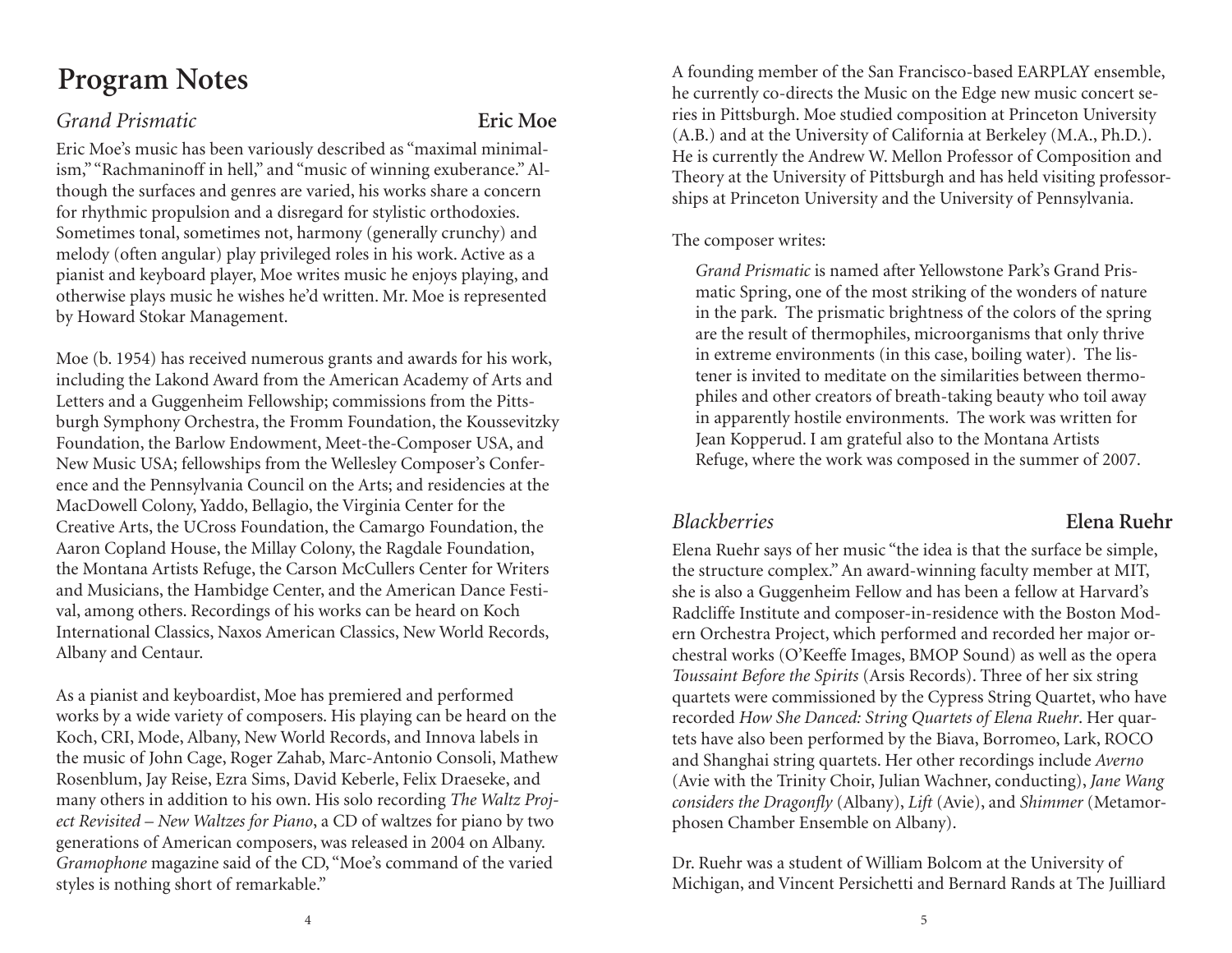School. Elena Ruehr's oeuvre includes compositions for chamber ensemble, orchestra, chorus, wind ensemble, instrumental solo, opera, dance, and silent film. Her work has been described as "sumptuously scored and full of soaring melodies" (*The New York Times*), and "unspeakably gorgeous" (*Gramophone*). Dr. Ruehr has taught at MIT since 1992 and lives in Boston with her husband and daughter.

#### The composer writes:

*Blackberries* was written for the Fero Trio and is titled after the poem below which was written by my daughter, Sophie, at age ten, just as I was beginning work on this trio. Although the poem begins to describe a childlike, natural, and bucolic world, there is also a sense of impending change, mystery, and perhaps danger.

– Elena Ruehr

#### **Blackberries**

My hands fumble with the sticky berries as I plunk them into the small container.

My little fingers come to a juicy, ripe berry.

- I stick it into my mouth as quickly as I can before my mother or father can see.
- My sneakiness does not help me for the purple juice is all over my lips, cheeks, and chin.
- The sun is high up in the summer sky, and no clouds roam.
- The wind is meager as it tosses my long hair.
- The marsh reeds and bog behind the blackberry bushes are invisible.
- The Cape Cod air is sweet with salt and ocean scents.

A seagull cries above the marsh, looking for oysters to pry open.

Another bird, a hawk perhaps, circles an area not far from where I stand. The cattails whip about as suddenly the wind becomes a rush.

My mother calls, and I scurry out of the brambles, trying not to get pricked by a sharp thorn.

I come to my bike, and we set off down the dirt road to our little cottage some ways away.

– Sophie Ruehr

## *Spectra* **Luke Carlson**

The music of composer and conductor Luke Carlson (b. 1983) has been called "magical" and "otherworldly" (*Philadelphia Inquirer*); "personal and strong" (*The New York Times*). He is the recipient of numerous honors including the Aspen Music Festival's Jacob Druckman Prize, a Copland House Fellowship, the grand prize in Symphony Number One's Composer Competition, the Edward T. Cone Composition Institute, and two first prizes in the MACRO Composers Competition. Carlson composes for a wide variety of instrumental, vocal, electronic, and orchestral forces, through which he strives to create a listening experience of exciting intensity and profound beauty.

Carlson's music has been performed internationally by artists including the New Jersey Symphony Orchestra, the Daedalus String Quartet, Aether Eos, Network for New Music, Cortona Sessions for New Music, soundSCAPE, and the Aspen Philharmonic Orchestra.

He holds a BM, magna cum laude, from the University of Oregon, a MM from Rice University, and a PhD from the University of Pennsylvania. He is an Assistant Professor of Music at College of the Ozarks in Branson, MO, where he directs the composition & theory programs. www.LukeCarlsonMusic.com

#### The Composer writes:

The three movements (two of which are heard on this program) of *Spectra* are inspired by colors, or more specifically, particular shades of colors and their unique names: *Zaffre* (deep blue) and *Carmine* (dark red).

*Zaffre* explores distant, expansive sounds that eventually develop into declamatory and jagged outbursts both at the beginning and ending of the movement. This is contrasted by the middle section which subtly imitates a Baroque aesthetic, light and detached playing from the piano under longer, quasi-tonal melodic fragments and suspension figures in the other instruments. *Zaffre* is a deep blue pigment obtained by roasting cobalt ore and was used in the staining of glass.

The English word Carmine is derived through French and Medieval Latin from the Arabic qirmiz "crimson," and the San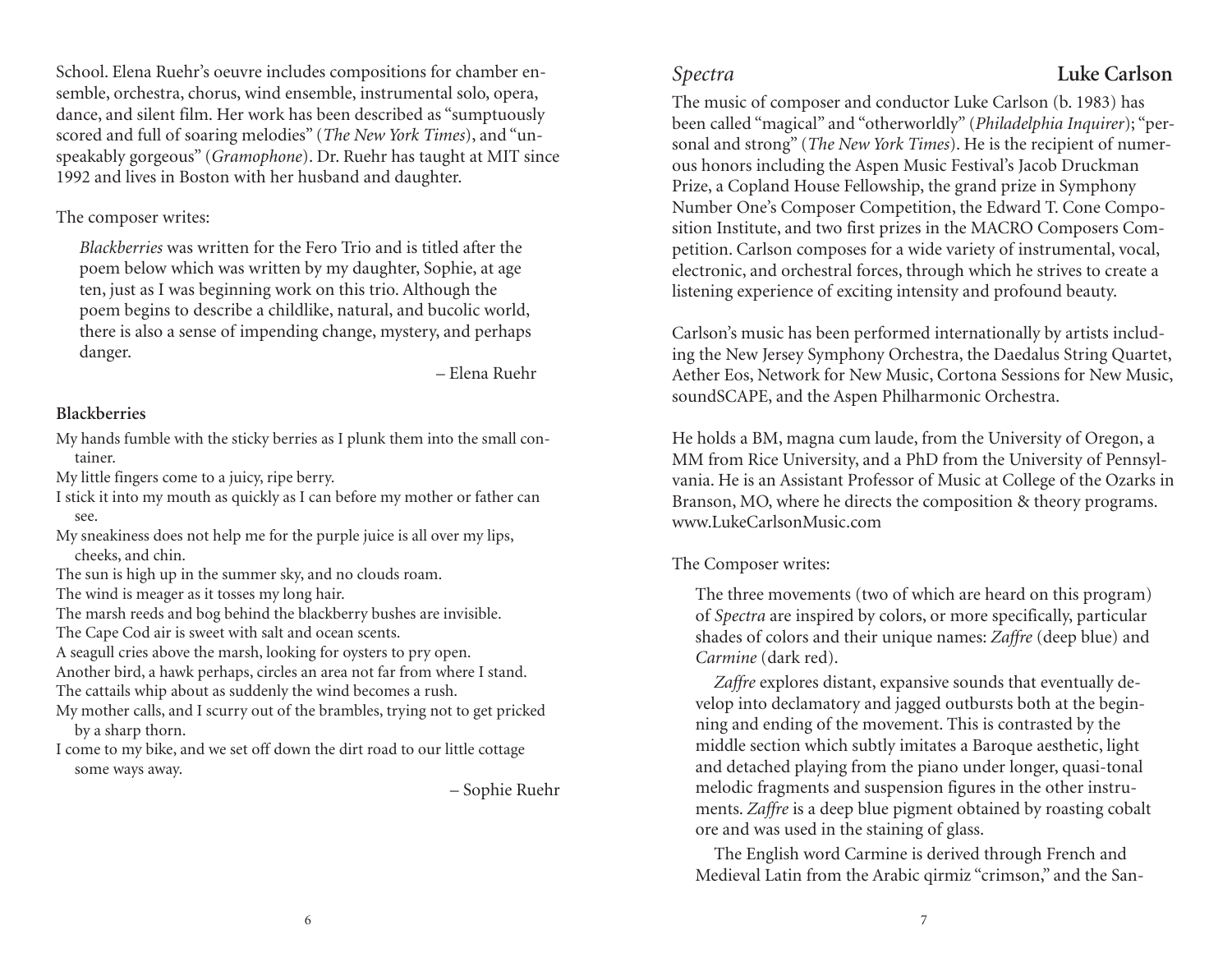skrit word krimiga, meaning "worm, insect." The pigment is produced by boiling dried insects in water to extract the carminic acid, a clear solution which is then treated with alum to produce a dark-red color. The music is in no way trying to reference insects—alive, dead, boiled or otherwise—but rather the intense and bold nature of the color itself. The music is made up of relentless figurations in the clarinet, horn, and viola, with dramatic punctuation provided by the piano. The form is a sort of rondo, where the main thematic material returns periodically, contrasted by sections of varied texture and mood but all of a fast and energetic nature.

### *amid fleeting pockets of billowing radiance* **Jeffrey Mumford**

Born in Washington, D.C. in 1955, composer Jeffrey Mumford has received numerous fellowships, grants, awards and commissions.

Awards include the "Academy Award in Music" from the American Academy of Arts & Letters, a Fellowship from the Guggenheim Foundation, and an ASCAP Aaron Copland Scholarship. He was also the winner of the inaugural National Black Arts Festival/Atlanta Symphony Orchestra Composition Competition.

Mumford's most notable commissions include those from the Los Angeles Philharmonic Association and the Library of Congress (cocommission), the BBC Philharmonic, the San Antonio Symphony, Chicago Symphony, National Symphony (twice), Washington Performing Arts, the Network for New Music, cellist Mariel Roberts, the Fulcrum Point New Music Project (through New Music USA), Duo Harpverk (Iceland), the Sphinx Consortium, the Cincinnati Symphony (twice), the VERGE Ensemble /National Gallery of Art/Contemporary Music Forum, the Argento Chamber Ensemble, the Cleveland Orchestra, the Nancy Ruyle Dodge Charitable Trust, the Meet the Composer/Arts Endowment Commissioning Music/USA, Cincinnati radio station WGUC, the Walter W. Naumburg Foundation, the Fromm Music Foundation, and the McKim Fund in the Library of Congress.

Mumford has taught at the Washington Conservatory of Music, served as Artist-in-Residence at Bowling Green State University, and served as assistant professor of composition and Composer-in-Residence at the Oberlin College Conservatory of Music. He is currently Distinguished Professor at Lorain County Community College in Northern Ohio.

The composer writes:

*amid fleeting pockets of billowing radiance* concerns itself with the



simultaneous development of differing ideas. The work proceeds on two basic levels. Slower moving and more lyrical material continually vies for prominence with faster and more angular and explosive material. The work celebrates the virtuosic capabilities of the cello and is dedicated to Joshua Gordon, who has recorded it for CRI / New World Records. The present performance by Rachel Young is one for which I am truly grateful.

### *Shades of Red* **David Froom**

David Froom was born in California in 1951. His music has been performed extensively throughout the United States by major orchestras, ensembles, and soloists, including, among many others, the Louisville, Seattle, Utah, League/ISCM, and Chesapeake Symphony Orchestras; the United States Marine and Navy Bands; the Chamber Music Society of Lincoln Center; the 21st Century Consort; Boston Musica Viva; the New York New Music Ensemble; the Haydn Trio Eisenstadt; and the Aurelia Saxophone Quartet. His music has been heard in performance in England, France, Germany, Austria, Italy, Holland, Cyprus, China, Australia, and New Zealand. His music is available on CD on the Bridge, Navona, New Dimensions, Naxos, Arabesque, Capriccio, Centaur, Sonora, Crystal, Opus 3, and Altissimo labels, and is published by American Composers Edition.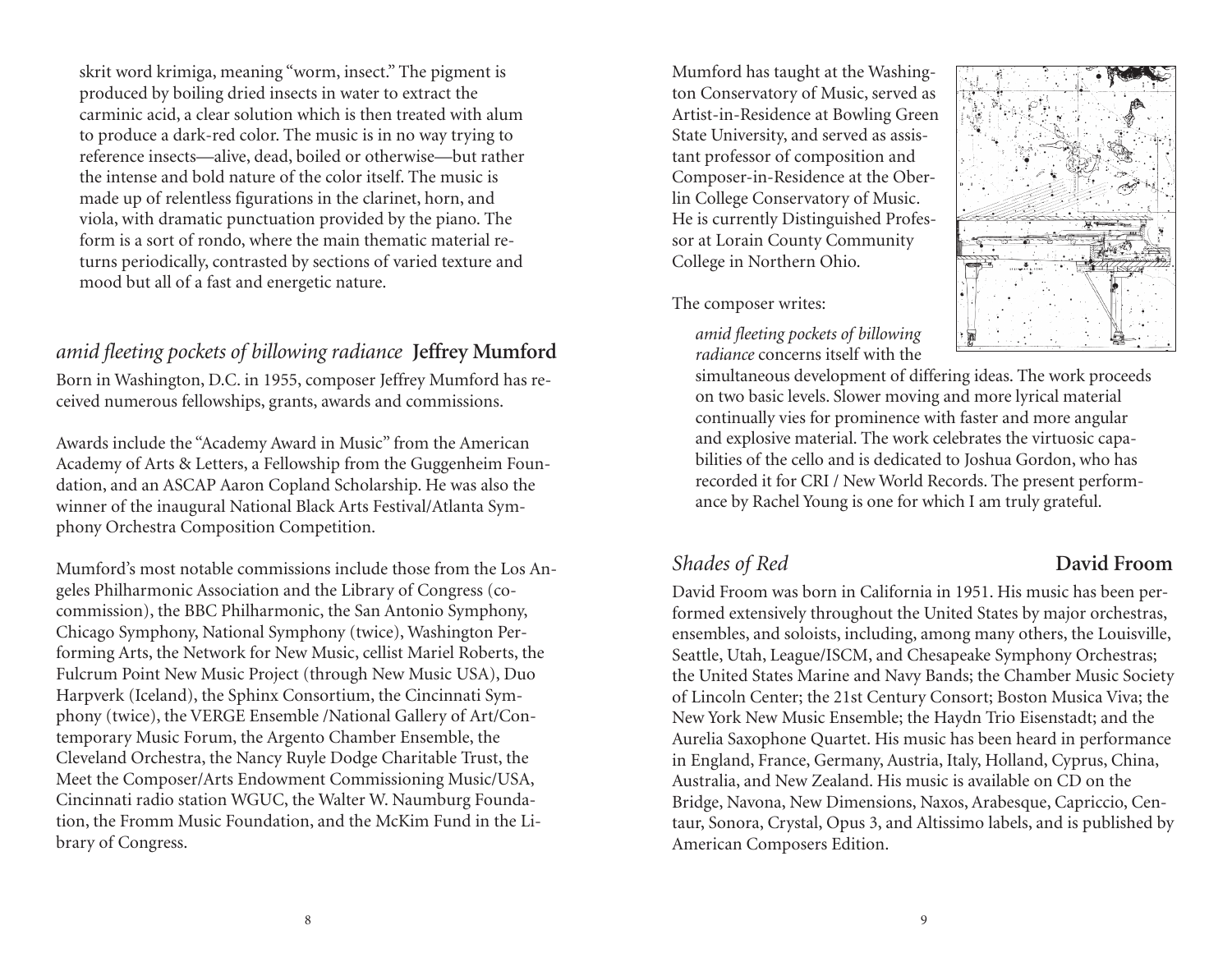Among the many organizations that have bestowed honors on him are the American Academy of Arts and Letters (Academy Award, Ives Scholarship); the Guggenheim, Fromm, Koussevitzky, and Barlow Foundations; the Kennedy Center (first prize in the Friedheim Awards); the National Endowment for the Arts; the Music Teachers National Association (MTNA-Shepherd Distinguished Composer for 2006); and the state of Maryland (five Individual Artist Awards). He had a Fulbright grant for study at Cambridge University, and fellowships to the Tanglewood Music Festival, the Wellesley Composers Conference, and the MacDowell Colony. His biography is included in both Groves and the American Groves. He serves on the boards of directors for the American Composers Alliance, the 21st Century Consort, and the New York New Music Ensemble. He has taught at the University of Utah, the Peabody Conservatory, the University of Maryland-College Park, and, since 1989, St. Mary's College of Maryland. Mr. Froom was educated at the University of California at Berkeley, the University of Southern California, and Columbia University. His main composition teachers were Chou Wen-chung, Mario Davidovsky, Alexander Goehr, and William Kraft.

*Shades of Red*, for solo violin, viola or cello, was commissioned by the Friday Morning Music Club Foundation for the 2015 Johansen International Competition. It is in three short sections, each only about a minute long. They are labelled "red hot," "darkly glowing," and "like wisps of smoke from dying embers."

### *Electric Blue Pantsuit* **Alexandra Gardner**

Praised as "highly lyrical and provocative of thought" (*San Francisco Classical Voice*), "mesmerizing" (*The New York Times*), and "pungently attractive" (*The Washington Post*), the music of composer Alexandra Gardner is thrilling audiences and performers alike with a clear, expressive sound and a flair for the imaginative and unexpected. She composes for varied instrumentations and often mixes acoustic instruments with electronics, drawing inspiration from mythology, the natural sciences, and her training as a percussionist. Alexandra's compositions are regularly featured at festivals and venues around the world, including the Aspen Music Festival, Beijing Modern Festival,

Centro de Cultura Contemporania de Barcelona, Festival Cervantino, Grand Teton Music Festival, The Kennedy Center, The Library of Congress, Merkin Hall, Strathmore Music Center, Symphony Space, and the Warsaw Autumn Festival.

As the Seattle Symphony 2017-18 Season Composer-in-Residence, Alexandra composed a new symphonic work, *Significant Others*, which was commissioned by SSO and premiered on the orchestra's subscription series under the baton of Music Director Ludovic Morlot. She also led workshops with LGBTQ+ youth affected by homelessness to create a collaborative composition entitled *Stay Elevated*, which was performed by musicians of the symphony at the Seattle Art Museum, and directed the Merriman Family Young Composers Workshop, leading 10 pre-college students in a 12-week program culminating in a performance of world premieres.

Recent projects include *Fade* for flute and soundtrack, commissioned by the National Flute Association, *Hummingbird Dreams* commissioned by Astral Artists for pianist Natalia Kazaryan, and an adaptation of her orchestra work *Just Say Yes* for a consortium of wind ensembles. Current commissions include a piece for oboe and electronics for Seattle Symphony principal oboist Mary Lynch, a trio for flute, harp and percussion for the American Harp Society, a string quartet for Quartet ES of the Hartt School of Music, and a duo for two marimbas and electronics for the Threshold Music Project.

Among Alexandra's honors and awards are recognitions from the American Composers Forum, American Music Center, ASCAP, Mid-America Arts Alliance, Maryland State Arts Council, The Netherland-America Foundation, the Robert W. Deutsch Foundation, and the Smithsonian Institution. She has conducted residencies at the Atlantic Center for the Arts, Harvestworks, Liz Lerman Dance Exchange, The MacDowell Colony, and Willapa Bay AiR, and she spent two years as a visiting composer at the Institut Universitari de l'Audiovisual in Barcelona, Spain. Her music is recorded on the Innova, Ars Harmonica, and Naxos labels.

Alexandra is also active as an arts advocate, educator, and consultant. She enjoys helping people of all ages and abilities explore and create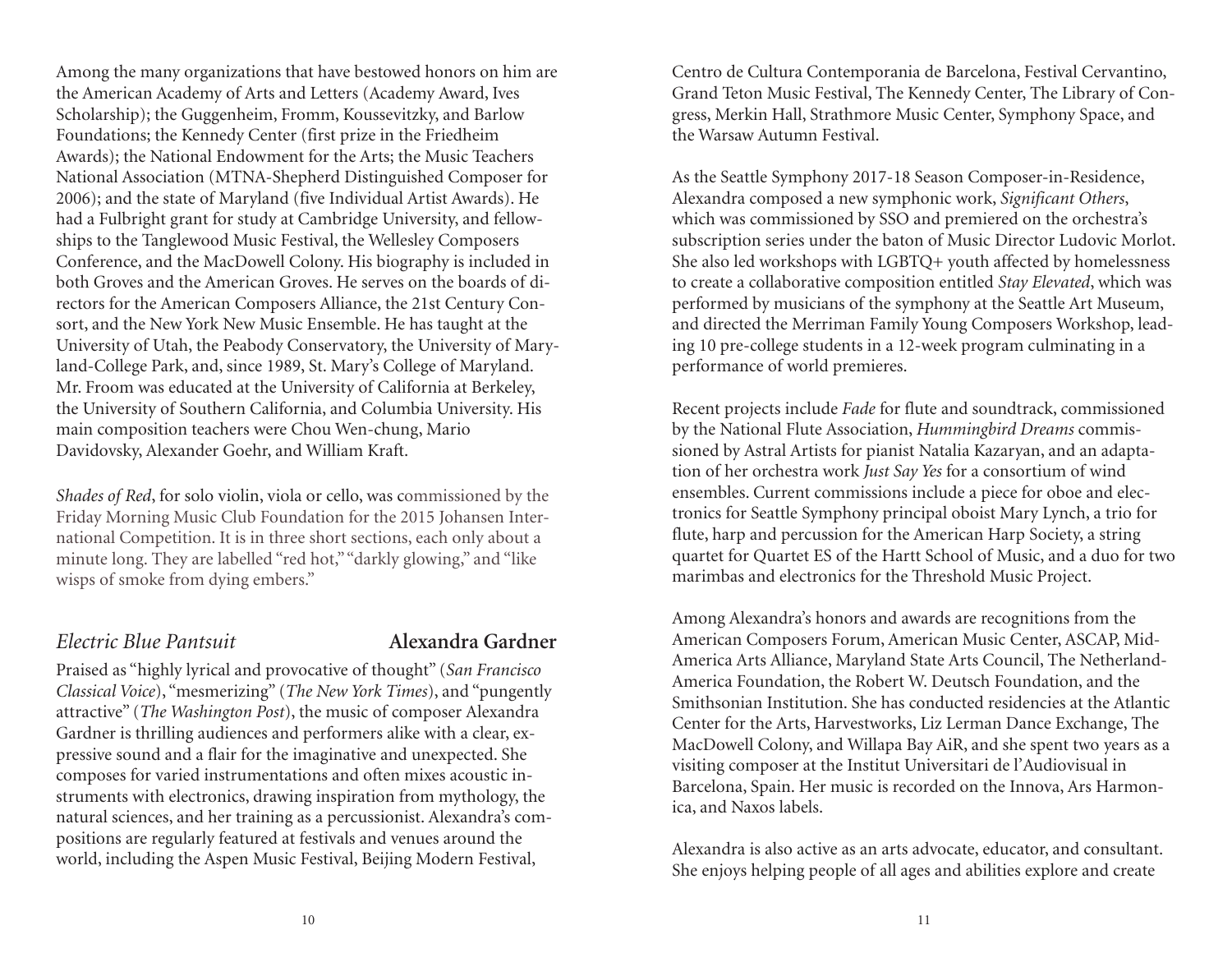music through masterclasses and workshops, coaching and mentoring musicians, and facilitating dialog and discussion related to artistic career development and the nature of creativity.

Born and raised in Washington, D.C., Gardner holds degrees from The Peabody Institute of The Johns Hopkins University (M.M.) and Vassar College (B.A.). She currently resides in Baltimore, Maryland.

#### The composer writes:

The inspiration for *electric blue pantsuit* came from a dream fragment, in which I am watching a crowded, noisy cocktail party take place, and a friend (a dream friend – the ones we recognize in our dreams but have never met in real life) emerges from the crowd wearing a glowing bright blue pantsuit. This image has stayed with me for years, and for me the music expands upon that scene, as if the violin is dreaming about a celebration in which it is talking to friends, meeting new people, engaging in animated discussions and dancing.

### *Pale yellow, Fiery Red* **Jennifer Higdon**

Pulitzer Prize and three-time Grammy-winner Jennifer Higdon (b. 1962) taught herself to play flute at the age of 15 and began formal musical studies at 18, with an even later start in composition at the age of 21. Despite these obstacles, Jennifer has become a major figure in contemporary Classical music. Her works represent a wide range of genres, from orchestral to chamber, to wind ensemble, as well as vocal, choral and opera. Her music has been hailed by *Fanfare Magazine* as having "the distinction of being at once complex, sophisticated but readily accessible emotionally," with the *Times* of London citing it as "...traditionally rooted, yet imbued with integrity and freshness." The League of American Orchestras reports that she is one of America's most frequently performed composers.

Higdon's list of commissioners is extensive and includes The Philadelphia Orchestra, The Chicago Symphony, The Atlanta Symphony, The Cleveland Orchestra, The Minnesota Orchestra, The Pittsburgh Symphony, the St. Paul Chamber Orchestra, as well such groups as the

Tokyo String Quartet, the Lark Quartet, Eighth Blackbird, and the President's Own Marine Band. She has also written works for such artists as baritone Thomas Hampsonl; pianists Yuja Wang and Gary Graffman; and violinists Nadja Salerno-Sonnenberg, Jennifer Koh and Hilary Hahn. Her first opera, *Cold Mountain*, won the prestigious International Opera Award for Best World Premiere in 2016, the first American opera to do so in the award's history.

Higdon received the 2010 Pulitzer Prize in Music for her *Violin Concerto*, and awards from the Guggenheim Foundation, the American Academy of Arts & Letters, the Koussevitzky Foundation, the Pew Fellowship in the Arts, The Independence Foundation, the NEA, and ASCAP. In 2018, Higdon received the Eddie Medora King Award from the University of Texas at Austin and the Nemmers Prize from Northwestern University, which is awarded to contemporary classical composers of exceptional achievement who have significantly influenced the field of composition.

Her works have been recorded on over 60 CDs. Higdon has won three GRAMMY awards for Best Contemporary Classical Composition: first for her *Percussion Concerto* in 2010, in 2018 for her *Viola Concerto*, and in 2020 for her *Harp Concerto*. In 2020, Higdon's *Percussion Concerto* recording was inducted into the Library of Congress National Recording Registry.

Dr. Higdon received a Bachelor's Degree in Music from Bowling Green State University, an Artist Diploma from The Curtis Institute of Music, and an M.A. and Ph.D. from the University of Pennsylvania. She has been awarded honorary doctorates from the Hartt School and Bowling Green State University. In 2019, Dr. Higdon was inducted into the American Philosophical Society, the oldest learned society in the United States.

Dr. Higdon currently holds the Rock Chair in Composition at The Curtis Institute of Music in Philadelphia. Her music is published exclusively by Lawdon Press.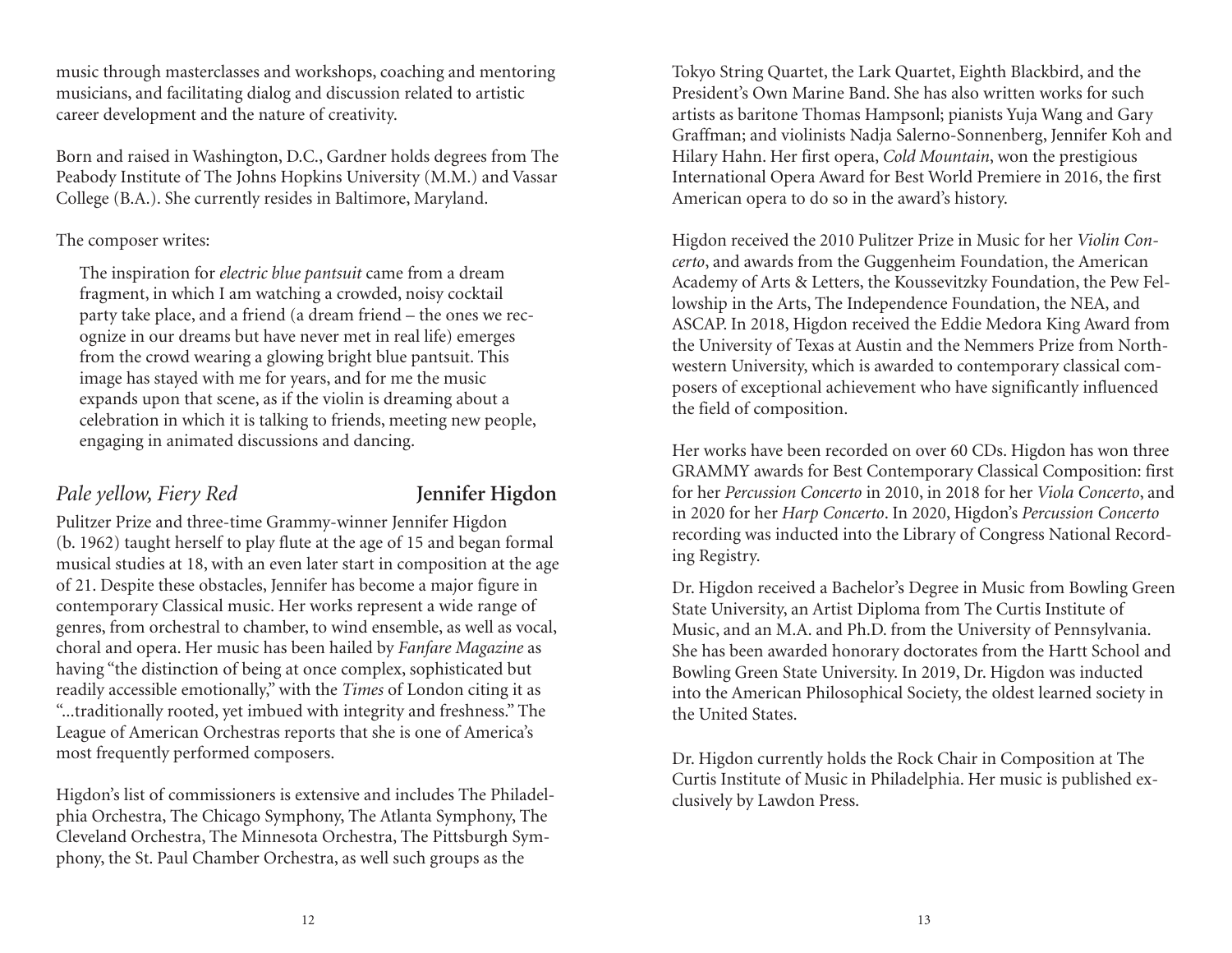The composer writes:

Can music reflect colors and can colors be reflected in music? I have always been fascinated with the connection between painting and music. In my composing, I often picture colors as if I were spreading them on a canvas, except I do so with melodies, harmonies and through the instruments themselves. The colors that I have chosen in both of the movement titles and in the music itself, reflect very different moods and energy levels, which I find fascinating, as it begs the question, can colors actually convey a mood?

This work was commissioned in 2003 by the Bravo! Vail Valley Music Festival, Vail, Colorado.

# **Artist Bios**

- Appointed to the National Symphony Orchestra clarinet section by Maestro Leonard Slatkin, PAUL CIGAN enjoys a career as orchestral clarinetist, chamber musician, teacher and concerto soloist. In addition to the NSO, Mr. Cigan can frequently be heard performing with the 21st Century Consort, Eclipse Chamber Orchestra, and the Smithsonian Chamber Players as well as on recordings with those ensembles on the Dorian, Bridge, and Naxos labels. In 2012 Mr. Cigan premiered Donald Crockett's *Dance Concerto* with the 21st Century Consort and performed a special wind ensemble version of the piece with the University of Maryland Wind Orchestra in 2015. Mr. Cigan has been concerto soloist with the National Symphony Orchestra, Eclipse Chamber Orchestra, and San Antonio Symphony. Mr. Cigan has held principal posts with the San Antonio Symphony, Colorado Symphony, and Virginia Symphony, and has been guest clarinettist with the Baltimore Symphony Orchestra and The Philadelphia Orchestra. Mr. Cigan is an active teacher and coach through the National Symphony Orchestra's Youth Fellowship and Summer Music Institute programs and has held teaching posts at the Peabody Institute of Music and the University of Maryland. Other musical activities include performing with the Halcyon Chamber Music Festival, the Grand Teton Music Festival, and returning as coach to the University of Maryland's National Orchestral Institute and the Philadelphia International Music Festival. Mr. Cigan is a graduate of Temple University, studying with Anthony Gigliotti, former principal clarinetist of The Philadelphia Orchestra.
- Steinway and Spirio Artist LISA EMENHEISER has been performing with the National Symphony Orchestra for the past 30 years. A graduate of the Juilliard School, where she earned both bachelor and master of music degrees, Ms. Emenheiser is a past winner of the "Young Artist in Recital" and "National Arts Club" competitions. A native of Washington, D.C., Ms. Emenheiser began her piano studies at the age of four and made her musical debut at the age of seventeen performing the Grieg *Piano Concerto* with the Baltimore Symphony Orchestra and "The President's Own" United States Marine Band. She has appeared as soloist with the National Symphony Orchestra, the Baltimore Symphony Orchestra, the Richmond Symphony, the Kennedy Center Opera House Orchestra, the Virginia Chamber Orchestra, the Fairfax Symphony, and the McLean Orchestra. Ms. Emenheiser appears regularly in chamber music concerts with musicians of the National Symphony Orchestra. An avid performer of contemporary music, Lisa is pianist for the 21st Century Consort and has performed and recorded many premieres. She was featured on national television as an expert artist commentator and performer in the PBS documentary entitled "Exploring Your Brain," performing Ginastera's *Piano Sonata No. 1* and discussing the topic of memory. She has shared the stage with Christoph Eschenbach as part of the Kennedy Center's Iberian Festival and has performed four-hand music with pianist Joseph Kalichstein at the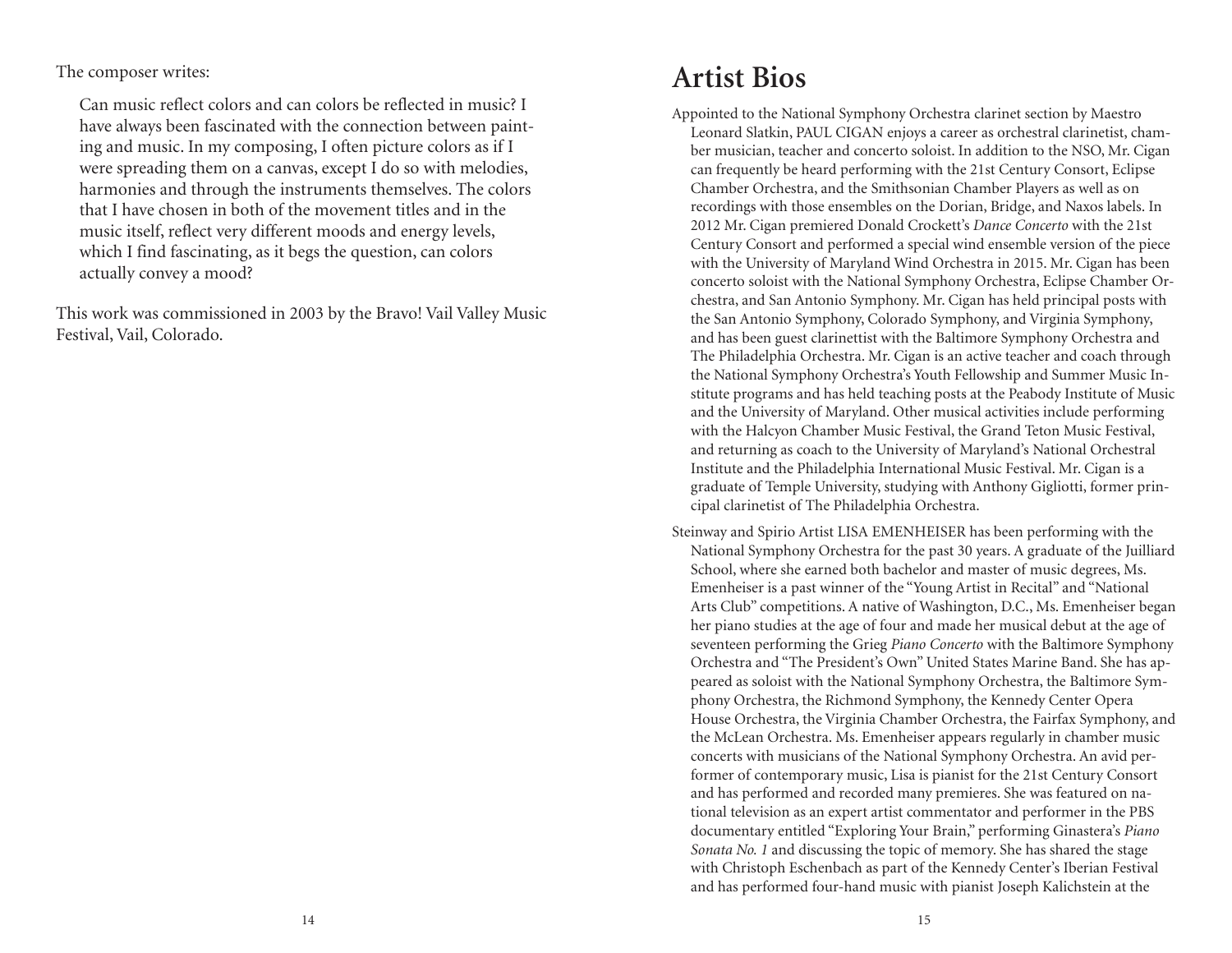Kennedy Center's Terrace Theatre. A committed teacher, Ms. Emenheiser was thrilled and honored to be inducted into the first Steinway Teachers Hall of Fame. This is her fourth year as piano mentor in the National Symphony Youth Fellowship program. Ms. Emenheiser has recorded for the Bridge, Albany, Decca, Pro Arte, Naxos, VAI Audio, Centaur, Arabesque, Delos, AUR, Jubal House, and Cascades labels. Recently she recorded Respighi's "Three Preludes on Gregorian Melodies" and Frederic Rzewski's "Down by the Riverside" and "Winnsboro Cotton Mill Blues" for the Steinway Spirio collection.

- DANIEL FOSTER, viola, has had a varied career encompassing orchestral, chamber, and solo playing, as well as teaching. After winning the first prize in both the William Primrose and Washington International competitions, Mr. Foster became a member of the National Symphony's viola section in 1993 and was appointed principal by music director Leonard Slatkin in 1995. Mr. Foster has appeared frequently as soloist with the National Symphony since his appointment. Mr. Foster is a member of the critically acclaimed Dryden Quartet, along with his cousins Nicolas and Yumi Kendall and National Symphony concertmaster Nurit Bar-Josef, and is also a founding member of the Kennedy Center Chamber Players. Mr. Foster is on the faculty at the University of Maryland and has given master classes at Oberlin and Peabody Conservatories, the University of Michigan, and the Cleveland Institute of Music. He has been a faculty member for the National Orchestral Institute, and is a member of the International Principals faculty at the Pacific Music Festival in Sapporo, Japan.
- CHRISTOPHER KENDALL, artistic director, is professor emeritus at the University of Michigan School of Music, Theatre & Dance. During his decade as the school's dean (2005-2015), he was responsible for increasing the diversity of the school and hiring almost half the faculty, for significantly increasing the School's endowment, for renovating and expanding the school's physical plant, and for launching the interdisciplinary enterprise ArtsEngine and its national initiative a2ru (Alliance for the Arts at Research Universities). In Washington, in addition to his work with 21st Century Consort, he is founder and lutenist of the Folger Consort, ensemble-in-residence at the Folger Shakespeare Library since 1977. The ensemble has toured and recorded extensively, and has produced a series of collaborations with Sir Derek Jacobi, in performances at the Globe Theatre in London, in California's Napa Valley, and at Strathmore Hall and the Kennedy Center. Kendall was associate conductor of the Seattle Symphony from 1987 to 1992, and director of the Music Division and Tanglewood Institute of the Boston University School for the Arts from 1993 to 1996, director of the University of Maryland School of Music from 1996 to 2005, and has guest conducted many orchestras and ensembles in repertoire from the 18th to the 21st centuries. His recordings can be heard on the British ASV, Arabesque, Bard, Bridge, Centaur, Delos, Innova, Nonesuch, and Smithsonian Collection labels.
- JAMES NICKEL joined the National Symphony Orchestra as Third horn in 2008. Before joining the NSO, James held the position of Assistant Principal horn with the Dallas Symphony Orchestra from 1999 to 2008, and the position of Associate Principal horn with the Montreal Symphony Orchestra from 1997 to 1999. He also serves as the Principal hornist with the Arizona Musicfest, and has performed as guest Principal horn with the Los Angeles Philharmonic and the Philadelphia Orchestra. James enjoys staying active as a chamber musician with the Smithsonian Chamber players, the Eclipse Chamber Orchestra, and the 21st Century Consort. In addition to his performance schedule, James is Professor of Horn at George Mason University in Fairfax, Virginia.
- ALEXANDRA OSBORNE, Australian violinist, enjoys an exciting and versatile career as an orchestral and chamber musician, solo artist, and teacher. She was appointed to the National Symphony Orchestra by Christoph Eschenbach as the youngest member of the violin section in 2009, and most recently was the Acting Assistant Concertmaster. A chamber music lover, Ms. Osborne has appeared at the Taos, Pan Pacific, Kneisel Hall, Sarasota and Colorado Music Festivals, the Philadelphia Chamber Music Society, the Fortas Chamber Music Series and was a featured artist in Symphony Magazine. She is a laureate of the 2001 Michael Hill International Violin Competition, winner of the Gisborne International Music Competition, and a gold medalist of the Symphony Australia Young Performers Award, Australia's largest and most grueling instrumental competition. Ms. Osborne collaborated with members of the Chamber Music Society of Lincoln Center for Alice Tully Hall's highly acclaimed opening night concert and performed the Mendelssohn Octet at Lincoln Center with members of the New York Philharmonic. Recent highlights include her debut album of world premiere Nico Muhly and Philip Glass works out now on ABC Classic, tours across Australia and the USA with the Australian Chamber Orchestra, a concert on the "King Louis XIV" Amati at the Smithsonian American History Museum, founding board member and violinist of Jackson Hole Chamber Music, Guest Concertmaster with the Auckland Philharmonia, the Dvorak Piano Quintet with Maestro Eschenbach, the Fortas Chamber Music Series, and concerts at the Lucerne, Bonn, Grafenegg and Rostropovich Festivals, and the BBC Proms. A graduate of Curtis and Juilliard, she currently plays with the Omega Ensemble in Sydney, the 21st Century Consort, Chiarina Chamber Players, Eclipse Chamber Orchestra, Gourmet Symphony and frequently performs with The Last Stand Quartet. With a keen interest in fostering young talent, she is a teaching artist for the American Youth Philharmonic Orchestra, the NSO's Youth Fellowship and Summer Music Institute programs, and recently joined the faculty of the Hawaii Youth Symphony, whilst maintaining a private teaching studio in Washington, DC..
- A National Symphony cellist since 1998, RACHEL YOUNG brings a diverse musical background to her work, ranging from an avid engagement in chamber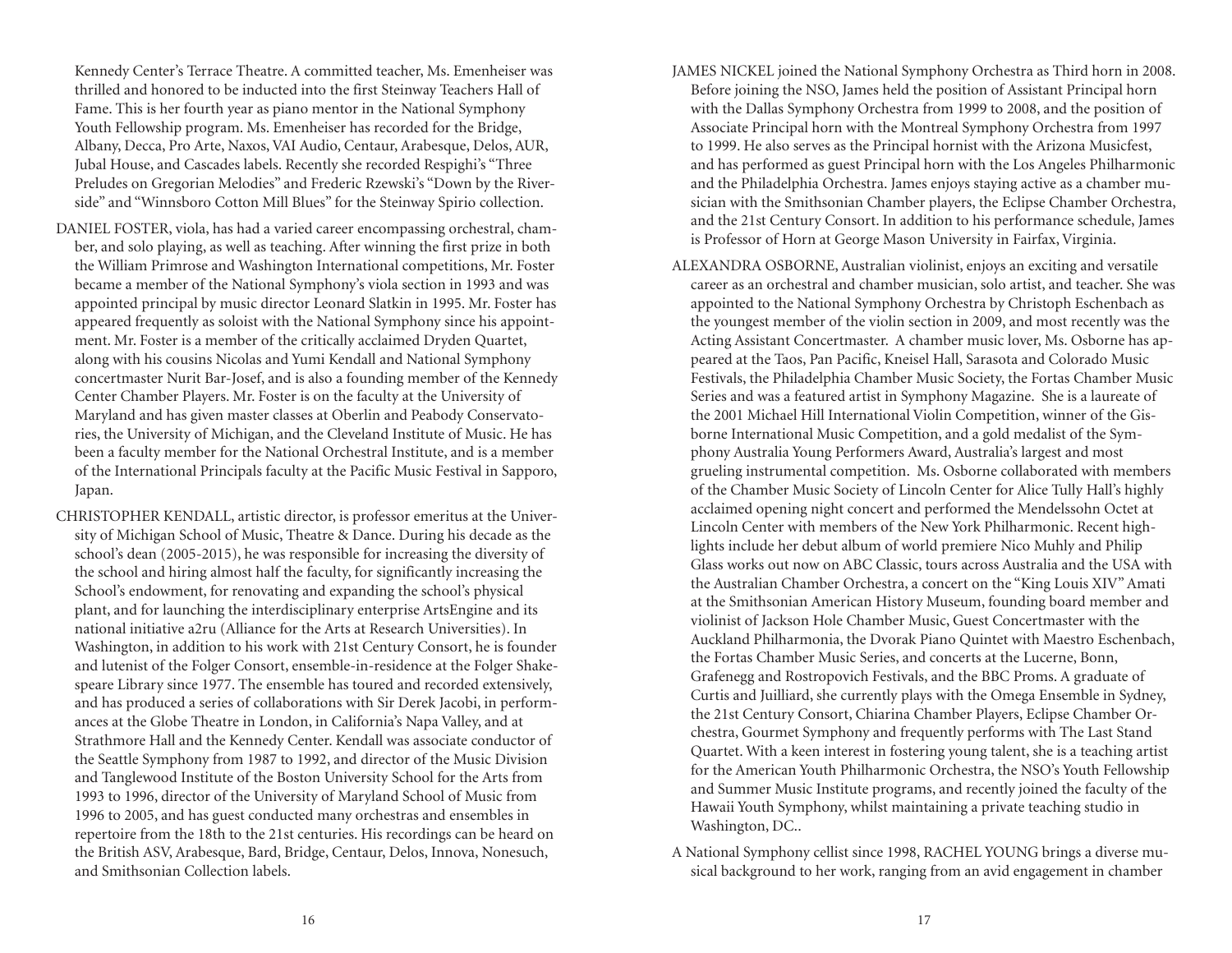music to a strong interest in new music. She joins NSO colleagues as a member of the Last Stand Quartet and the 21st Century Consort. Prior to joining the Symphony, Ms. Young served as principal cellist of the Kennedy Center Opera House Orchestra. An enthusiastic chamber musician, she has appeared with the the Fortas Chamber Music Series and Mason Bates' KC Jukebox at the John F. Kennedy Center, Smithsonian Chamber Music Society, Jackson Hole Chamber Music, Garth Newel Music Center, the Odeon Chamber Series, the Strathmore Mansion, the White House, and the American Embassy in Madrid, as well as on radio stations WGMS, WETA, and WGBH. Her discography includes performances with the 21st Century Consort and the Smithsonian Chamber Players. Young has also enjoyed occasional forays into new arenas, collaborating with the Paul Taylor Dance Company, movie producer Bill McKenna, songwriter Randy Barrett, and saxophonist Al Regni. Ms. Young was born and raised in Washington, DC. She began studying music at the age of 4, and quickly knew she wanted to become a cellist. In high school, Young trained in the NSO's Youth Fellowship Program, studying with principal cellist David Hardy. She went on to play with the Contemporary Music Ensemble at the Peabody Institute and found the challenge and discovery of performing contemporary music incredibly rewarding. She earned a Bachelor of Music degree from the New England Conservatory of Music, where she studied with Laurence Lesser, and her Master's degree in cello performance with Stephen Kates at the Peabody Conservatory. She was a Fellow at the Tanglewood Music Center and attended the Britten-Pears School for Advanced Musical Studies in England where she studied with William Pleeth. Young is a teaching artist with the National Symphony Orchestra's Youth Fellowship and SMI programs as well as a chamber coach for the Maryland Classic Youth Orchestra. She serves on the boards of the Kindler Cello Society and the 21st Century Consort. She resides just outside of Washington with her husband, bassist Anthony Manzo, their 2 children, 3 basses, 3 cellos and 3 cats. She often commutes to work on her bike.

# **21st Century Consort Future Concerts**

Please mark your calendars and sign up for our e-mail list at focuspull.in/21mail to get news and updates about the season.

*Concerts are at St. Mark's Episcopal Church, 301 A Street, SE, Washington, DC. Programs are subject to change.*

# **"Count the Ways"**  $\blacksquare$  february 5, 2022

CARLOS SIMON – *Move It* JESSIE MONTGOMERY – *Duo* STEPHEN JAFFE – *World Premiere* STANISLAW SKROWACZEWSKI – *Musica a Quattro* HANNAH KENDALL - *TanTan*

### **Concert -** APRIL 9, 2022

HILARY TANN – *World Premiere* PAUL SCHOENFIELD – *High Rock Ballet* JAMES PRIMOSCH – *Dancepiece*  PAUL SCHOENFIELD – *Sextet* (Premiere of revised version)

For Consort news and performance information, please visit the 21st Century Consort website at **www.21stcenturyconsort.org**.

# **21st Century Consort Board of Directors**

Michael Hamilton, *President* Alyce Rideout, *Treasurer*  Louise Seirmarco Yale, *Vice President*

James Bleakley Dennis Deloria Elena Forbes David Froom Jason Geary Lee Hinkle Andrew Molchon Janice Molchon H. Paul Moon Vicki O'Reilly

Vivienne Patton John Simson William Taylor Rachel Young

*Ex officio*  Christopher Kendall Boyd Sarratt, Manager